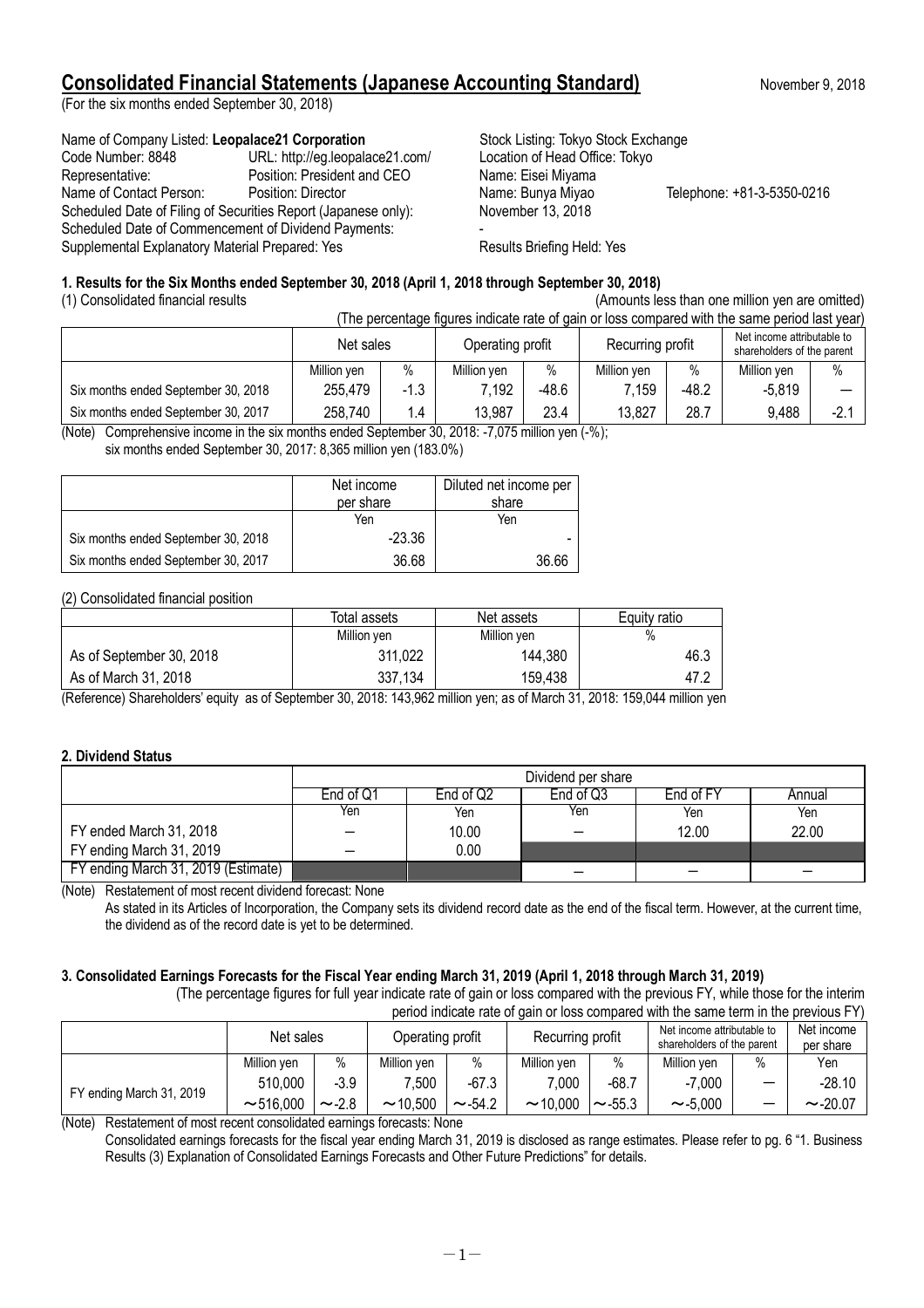## **4. Other**

- (1) Changes in major subsidiaries during the subject period (change in specific subsidiaries resulting in a change in the scope of consolidation): None
- (2) Use of accounting procedures specific to the preparation of quarterly financial statements: Yes (Note) Refer to pg. 13 "Application of accounting methods specific to the preparation of quarterly consolidated financial statements" for details.
- (3) Changes in accounting principles, procedures or reporting methods used in preparation of financial statements
	- (i) Changes in accounting policies accompanying revision of accounting standards, etc.: None
		- (ii) Changes in accounting policies other than (i) above: None
		- (iii) Changes in accounting estimates: None
		- (iv) Restatements: None
- (4) Total number of outstanding shares (common stock)
	- (i) Total number of outstanding shares at term end (including treasury stock)
		- As of September 30, 2018: 252,682,515 shares, As of March 31, 2018: 252,682,515 shares
	- (ii) Total treasury stock at term end As of September 30, 2018: 8,867,510 shares, As of March 31, 2018: 567,420 shares
	- (iii) Average number of outstanding shares during the period As of September 30, 2018: 249,117,715 shares, As of September 30, 2017: 258,694,691 shares
- \*Indication regarding the status of auditing:

These financial statements are not subject to auditing under the Financial Instruments and Exchange Act.

\*Explanation on the proper use of the business forecasts, and other special notices:

(Note on the business forecasts and other forward-looking statements)

The business forecasts and other forward-looking statements contained in this report are based on information currently available to the Company and on certain assumptions that Leopalace21 has judged to be reasonable. Readers should be aware that a variety of factors might cause actual results to differ significantly from these forecasts.

For assumptions of business forecasts and notes on the proper use of these forecasts, please refer to pg. 6 "1. Business Results (3) Explanation of Consolidated Earnings Forecasts and Other Future Predictions."

(Method for the acquisition of supplemental explanatory material)

Supplemental Explanatory Material on quarterly financial statements is scheduled to be posted on the Company's web site on November 9, 2018.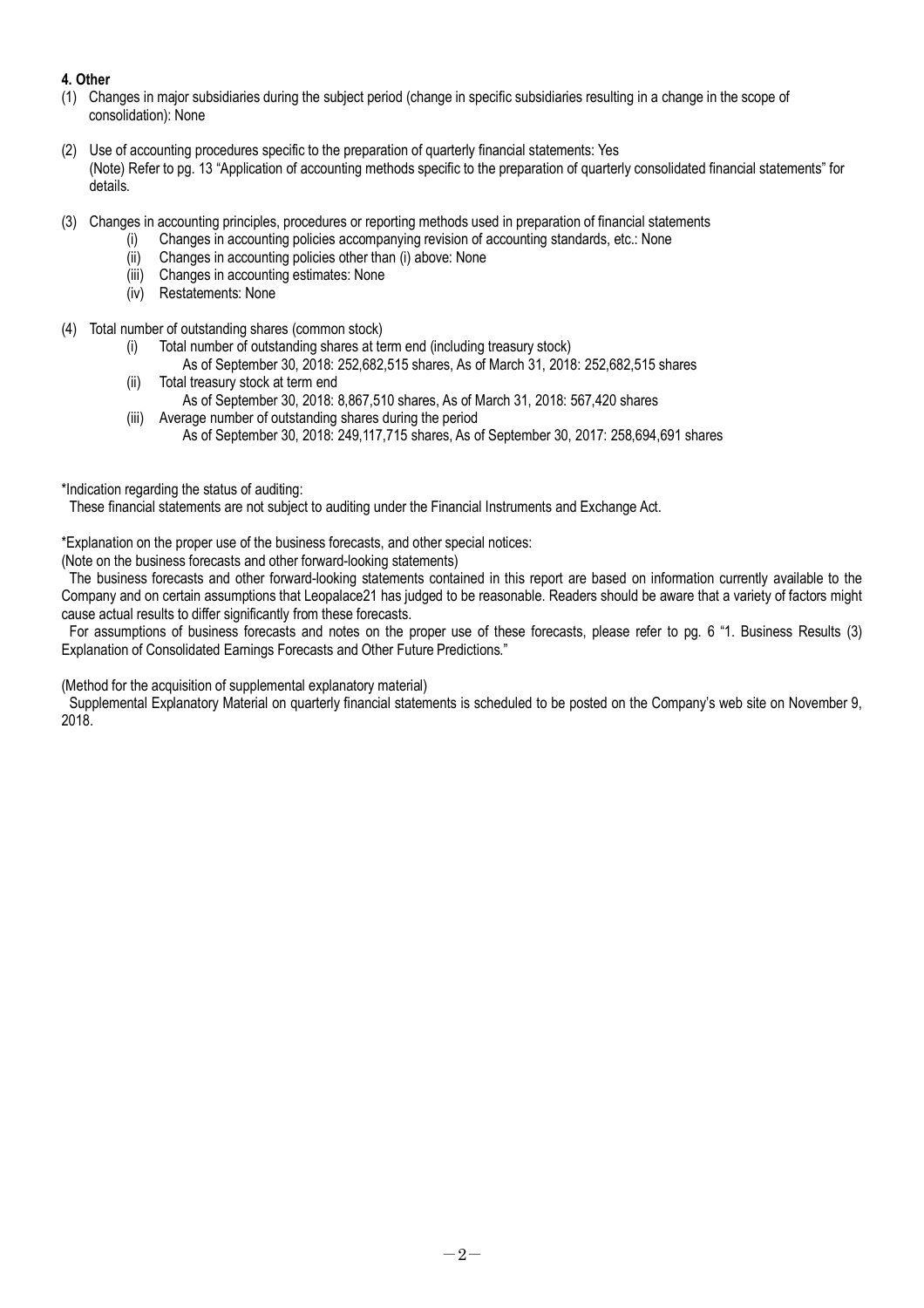# 【Table of Contents】

| (Application of accounting methods specific to the preparation of quarterly consolidated financial statements) 13 |  |
|-------------------------------------------------------------------------------------------------------------------|--|
|                                                                                                                   |  |
|                                                                                                                   |  |
|                                                                                                                   |  |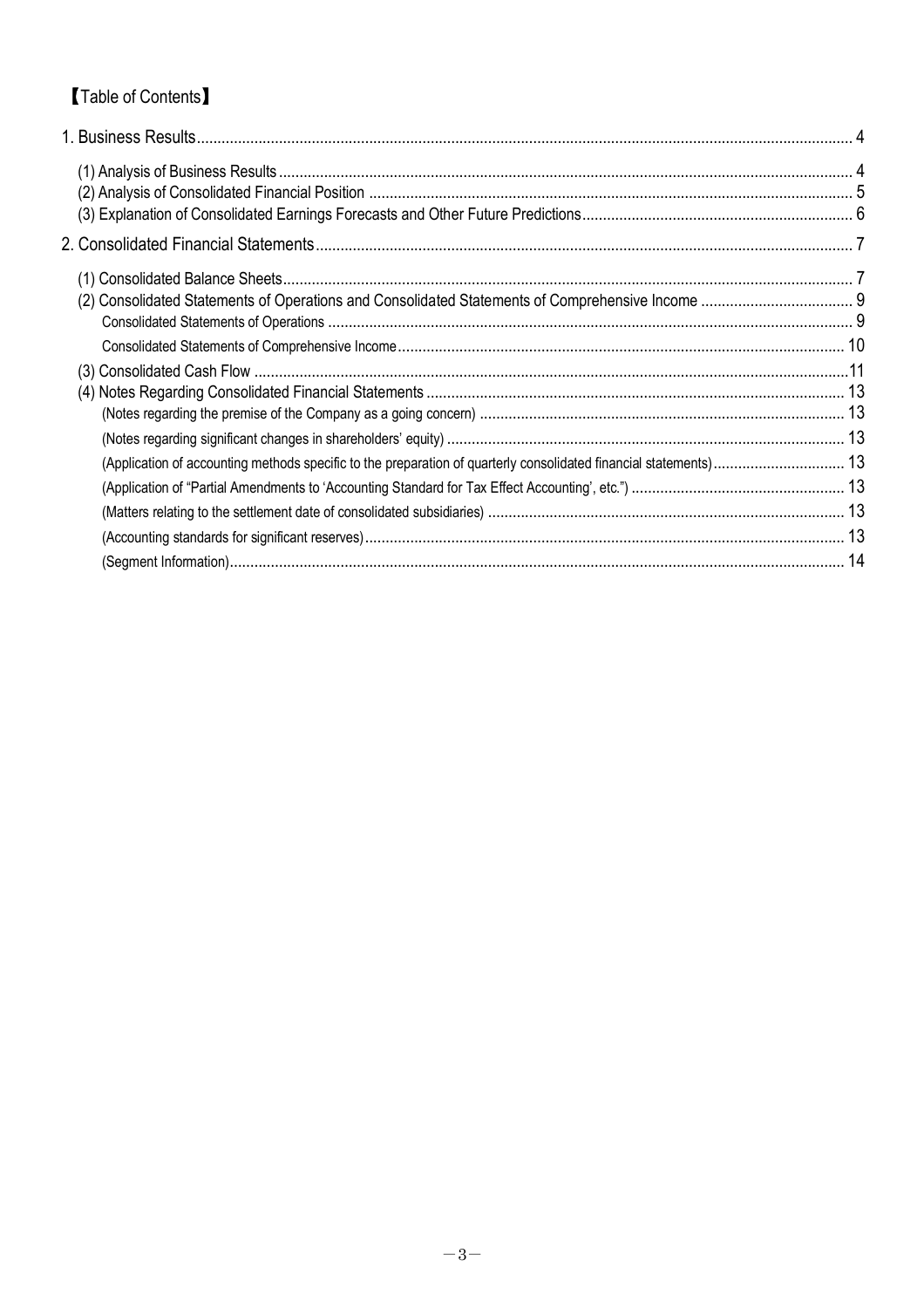## **1. Business Results (1) Analysis of Business Results**

Before explanations concerning business results, we sincerely apologize for the distress and trouble we have caused our stakeholders, due to the construction deficiencies resulting from inadequacies in our management system.

We will conduct investigations and repair works, and take effort to restore trust as soon as possible. We will continue further investigations concerning the cause of the deficiencies, and organize a structure to prevent recurrence and strive for thorough quality control.

|                                     |           |                  |                  | (Million yen)                                                  |
|-------------------------------------|-----------|------------------|------------------|----------------------------------------------------------------|
|                                     | Net sales | Operating profit | Recurring profit | Net income<br>attributable to<br>shareholders of the<br>parent |
| Six months ended September 30, 2018 | 255,479   | 7,192            | 7,159            | $-5.819$                                                       |
| Six months ended September 30, 2017 | 258,740   | 13,987           | 13,827           | 9,488                                                          |
| <b>Difference</b>                   | $-3,261$  | $-6,794$         | $-6,668$         | $-15,307$                                                      |

During the subject six months, the domestic economy showed gradual progression supported by improvements in corporate earnings, employment, and corporate earnings.

New housing starts of leased units during the period decreased 2.8% year-on-year, due to the saturation in demand for inheritance tax reduction strategies as well as the environmental change in apartment loans. As the number of vacant houses continues to increase and recovery in nationwide demand becomes difficult, achieving stable occupancy rates requires constructing apartments in areas with high demand, in addition to providing high-quality products and services that meet tenants' needs.

Under these conditions, Leopalace21 (the "Company") aims to achieve targets of its Medium-term Management Plan "Creative Evolution 2020" by creating corporate value and new social value under the basic policy of "supporting continuous growth of core businesses in ways that further increase corporate value while constructing a base for growth areas".

As a result, consolidated net sales for the subject six months came to 255,479 million yen (down 1.3% year-on-year). Operating profit was 7,192 million yen (down 48.6% year-on-year) and recurring profit was 7,159 million yen (down 48.2% year-on-year). Factors such as an extraordinary loss of 7,145 million yen recorded as a reserve for losses related to parting wall deficiencies confirmed in certain apartments constructed by the Company resulted in net loss attributable to shareholders of the parent of 5,819 million yen (compared to a net income of 9,488 million yen in the same period of the previous year).

 $(M)$ llion  $(2n)$ 

|                                 |                                           |                                           |                   |                                           |                                           | (IVIIIIION VEN)   |  |
|---------------------------------|-------------------------------------------|-------------------------------------------|-------------------|-------------------------------------------|-------------------------------------------|-------------------|--|
|                                 | Net sales                                 |                                           |                   | Operating profit                          |                                           |                   |  |
|                                 | Six months ended<br>September 30,<br>2017 | Six months ended<br>September 30,<br>2018 | <b>Difference</b> | Six months ended<br>September 30,<br>2017 | Six months ended<br>September 30,<br>2018 | <b>Difference</b> |  |
| Leasing Business                | 217,439                                   | 219,025                                   | 1,585             | 16,058                                    | 12,180                                    | $-3,878$          |  |
| <b>Development Business</b>     | 32,024                                    | 26,748                                    | $-5,276$          | 974                                       | $-1,301$                                  | $-2,276$          |  |
| <b>Elderly Care Business</b>    | 6,293                                     | 6,869                                     | 576               | -745                                      | -504                                      | 241               |  |
| Hotels. Resort & Other Business | 2,982                                     | 2,835                                     | $-146$            | $-168$                                    | $-840$                                    | $-671$            |  |
| Adjustments                     |                                           |                                           |                   | $-2,130$                                  | $-2,340$                                  | $-209$            |  |
| Total                           | 258,740                                   | 255,479                                   | $-3,261$          | 13,987                                    | 7,192                                     | $-6,794$          |  |

(Actual figures by segment)

(i) Leasing Business

In the Leasing Business, the Company provides added-value services such as "my DIY" which enable tenants to decorate their rooms, promotes smart apartments which enable remote control of electrical appliances and check whether doors are locked, as well as offers security systems in alliance with large security companies. Also, in order to achieve stable occupancy rates, the Company is strengthening sales against corporate customers and increasing support for foreign tenants. In the ASEAN region, the Company develops and manages serviced apartments and offices.

Since new tenant recruitments on properties subject to top-priority investigations were suspended until completion of investigations and repair works, the occupancy rate at the end of the subject quarter was 88.40% (down 1.81 points from the end of the same period of the previous year) and the average occupancy rate for the period was 90.99% (up 0.79 points year-on-year). The number of units under management at the end of the subject second quarter was 572 thousand (increasing 2 thousand from the end of the previous fiscal year).

As a result, net sales amounted to 219,025 million yen (up 0.7% year-on-year) and operating profit was 12,180 million yen (down 24.2% year-on-year).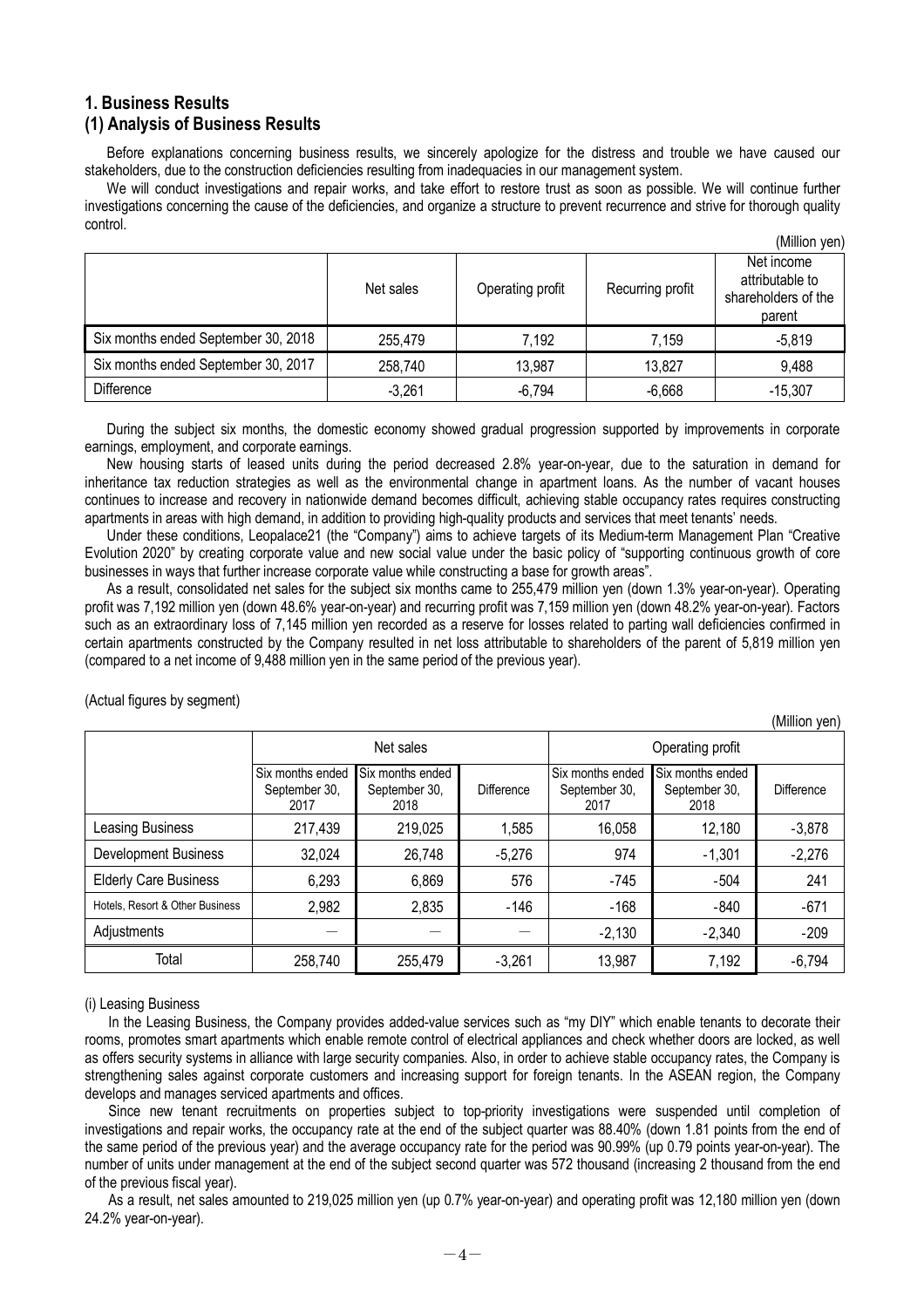#### (ii) Development Business

In the Development Business, the Company focused on supplying apartments in the three metropolitan areas where solid leasing demand is anticipated supported by an increase in population, as well as providing high quality and forefront strategic products. In addition, the Company implemented a new brand attempting to strengthen product competitiveness, expanded construction variations based on "ideal land use", and has begun reconsidering suppliers and product prices to improve profitability.

Also, subsidiary Life Living Co., Ltd. operates the development business of condominiums and apartments and subsidiary Morizou Co., Ltd., provides luxury custom-built homes made with Kiso-hinoki.

As a result of orders becoming sluggish due to intensified competition in the metropolitan areas and impact from media reports related to apartment loans, orders received during the subject six months amounted to 34,258 million yen (down 9.6% year-on-year) and orders received outstanding stood at 65,854 million yen (down 3.2% from the end of the same period of the previous year).

As a result, net sales came to 26,748 million yen (down 16.5% year-on-year) and operating loss was 1,301 million yen (compared to an operating profit of 974 million yen in the same period of the previous year).

#### (iii) Elderly Care Business

As a strategic growth business, the profitability of the Elderly Care Business improved due to increases in the occupancy rate of existing facilities, and is steadily transitioning to becoming black in the final year of the medium-term management plan.

Net sales were 6,869 million yen (up 9.2% year-on-year), and operating loss was 504 million yen (improvement of 241 million yen year-on-year).

#### (iv) Hotels, Resort & Other Business

Net sales of the resort facilities in Guam, hotels in Japan, and other businesses including the finance business were 2,835 million yen (down 4.9% year-on-year) and operating loss was 840 million yen (a loss increase of 671 compared to the same period of the previous year).

### **(2) Analysis of Consolidated Financial Position**

(Assets, Liabilities, and Net Assets)

|                          |           |             | (Million yen) |
|--------------------------|-----------|-------------|---------------|
|                          | Assets    | Liabilities | Net assets    |
| As of September 30, 2018 | 311,022   | 166,642     | 144,380       |
| As of March 31, 2018     | 337,134   | 177,696     | 159,438       |
| <b>Difference</b>        | $-26,112$ | $-11,053$   | $-15,058$     |

Total assets at the end of the subject quarter decreased 26,112 million yen from the end of the previous fiscal year to 311,022 million yen. This was mainly attributable to a decrease of 18,649 million yen in cash and cash equivalents due to payments of trade payables and dividends, 6,798 million in land due to impairment losses, 2,402 million yen in construction in progress, 2,191 million yen in leased assets (net), and 1,393 million yen in trade receivables, despite an increase of 2,374 million yen in deferred tax assets, 2,908 million yen in other non-current assets (net), and 2,144 million yen in payment for construction in progress.

Total liabilities decreased 11,053 million yen from the end of the previous fiscal year to 166,642 million yen. This was mainly attributable to a decrease of 7,666 million yen in accounts payable -other, 6,549 million yen in short and long-term advances received, and 2,982 million yen in accounts payable for completed projects, despite a recording of 6,724 million yen in reserve for losses related to repair works.

Net assets decreased 15,058 million yen from the end of the previous fiscal year to 144,380 million yen. This was mainly attributable to a decrease of 8,845 million yen in retained earnings due to a recording of 5,819 million yen in net loss attributable to shareholders of the parent and dividend payments of 3,025 million yen, along with a decrease of 1,287 million yen in foreign currency translation adjustments and share buybacks of 5,012 million yen. The ratio of shareholders' equity to assets dropped 0.9 points from the end of the previous fiscal year to 46.3%.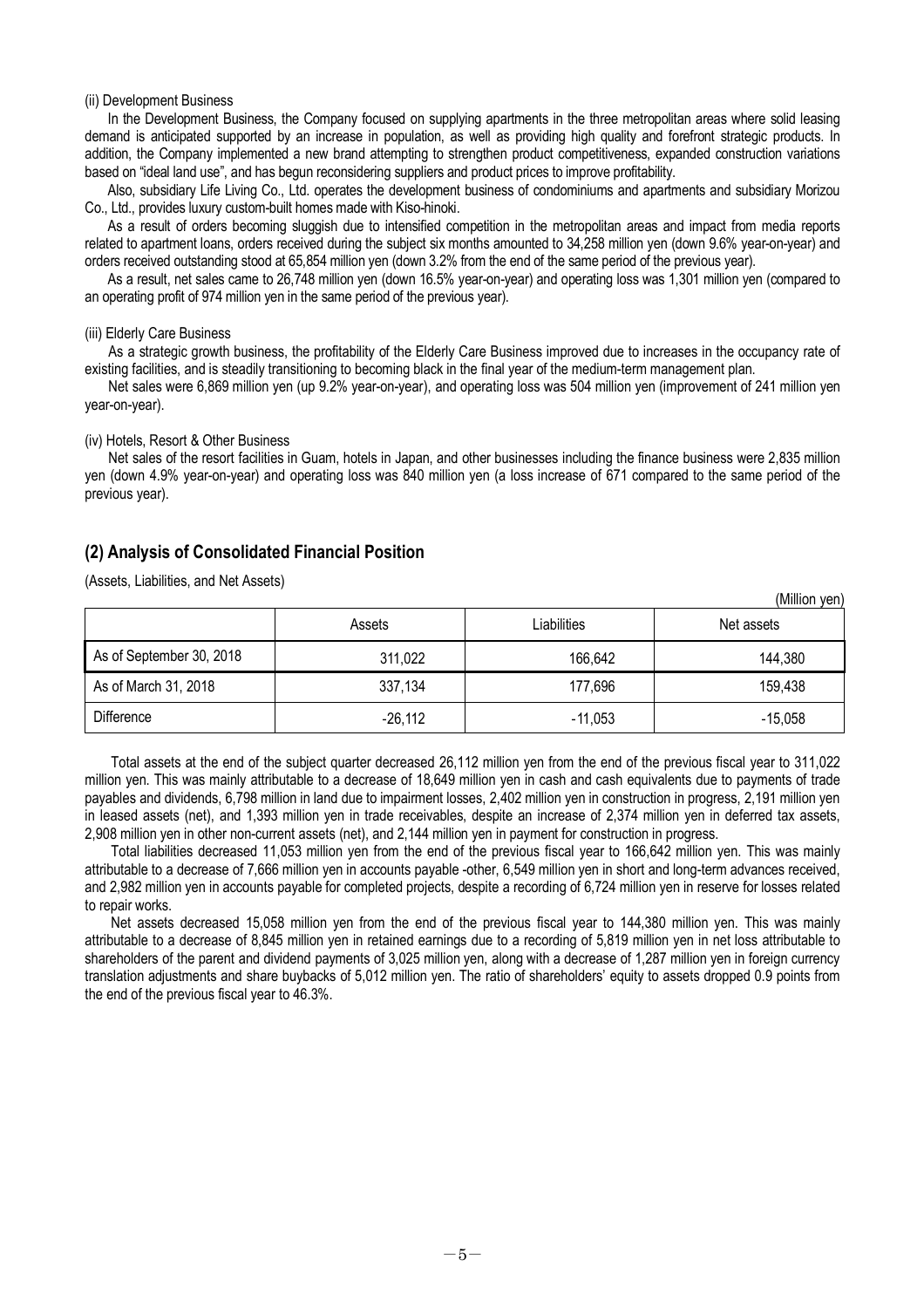### (Cash Flow)

|                                            |                                        |                                        | ן ויסץ ווטווווטון |
|--------------------------------------------|----------------------------------------|----------------------------------------|-------------------|
|                                            | Six months ended<br>September 30, 2017 | Six months ended<br>September 30, 2018 | <b>Difference</b> |
| Cash flow from operating activities        | 8,003                                  | $-1,187$                               | $-9,191$          |
| Cash flow from investing activities        | 186                                    | $-6,700$                               | -6.887            |
| Cash flow from financing activities        | $-16.037$                              | $-10,380$                              | 5,656             |
| Cash and cash equivalents at end of period | 83,668                                 | 79,745                                 | $-3,922$          |

 $(Million you$ 

Cash flow from operating activities was a net outflow of 1,187 million yen (compared to a net inflow of 8,003 million yen in the same period of the previous fiscal year). This was mainly due to 7,611 million yen of loss before taxes and minority interests, a decrease in accounts payable of 8,435 million yen, and a decrease in advances received of 6,548 million yen, despite depreciation and amortization of 6,437 million yen, impairment losses of 7,560 million yen, and provision of reserve for loss related to repair works of 6,724 million yen.

Cash flow from investing activities was a net outflow of 6,700 million yen (compared to a net inflow of 186 million yen in the same period of the previous fiscal year). This was mainly due to payment for purchase of property, plant and equipment of 5,575 million yen.

Cash flow from financing activities was a net outflow of 10,380 million yen (a decrease of 5,656 million yen in net outflow from the same period of the previous fiscal year). This was mainly due to repayment of interest-bearing debt of 2,335 million yen (after deduction of proceeds from debt), payment for purchases of treasury stock of 5,012 million yen, and payment of dividends of 3,025 million yen.

As a result, cash and cash equivalents at the end of the subject quarter under review stood at 79,745 million yen, a decrease of 3,922 million yen from the end of the same period of the previous fiscal year.

### **(3) Explanation of Consolidated Earnings Forecasts and Other Future Predictions**

Concerning consolidated earnings forecasts, there has been no change from those announced on October 29, 2018, titled "Notice Concerning Revision of Earnings and Dividend Forecasts."

Revenue such as rent is expected to decrease, due to the suspension of new tenant recruitments on properties subject to top-priority investigations concerning parting wall deficiencies until completion of investigations and repair works, leading to vacancies which were not expected at the start of the fiscal year. Since the resumption schedule for new tenant recruitments is fluctuating and the impact on revenue and earnings cannot be reasonably estimated at the current time, the Company discloses earnings forecasts as range estimates.

#### (Concerning dividends)

To increase shareholders' value, the Company will not only distribute profit earned from business measures in the form of dividends, but will maximize mid- to long-term corporate value and increase EPS (earnings per share) through investments in matters such as real estate, overseas businesses, mergers and acquisitions, IT, and research and development.

The Company has previously planned an interim dividend of 10 yen per share. However, since impact on revenue and earnings from parting wall deficiencies cannot be reasonably estimated at the current time as mentioned above, we regret to revise dividend forecasts. Interim dividends will not be paid, and term-end dividends are yet to be determined.

(Note) Earnings forecasts are judged by the Company based on information currently available to the Company as of the publication of this statement, and actual results may differ from these forecasts due to a variety of factors.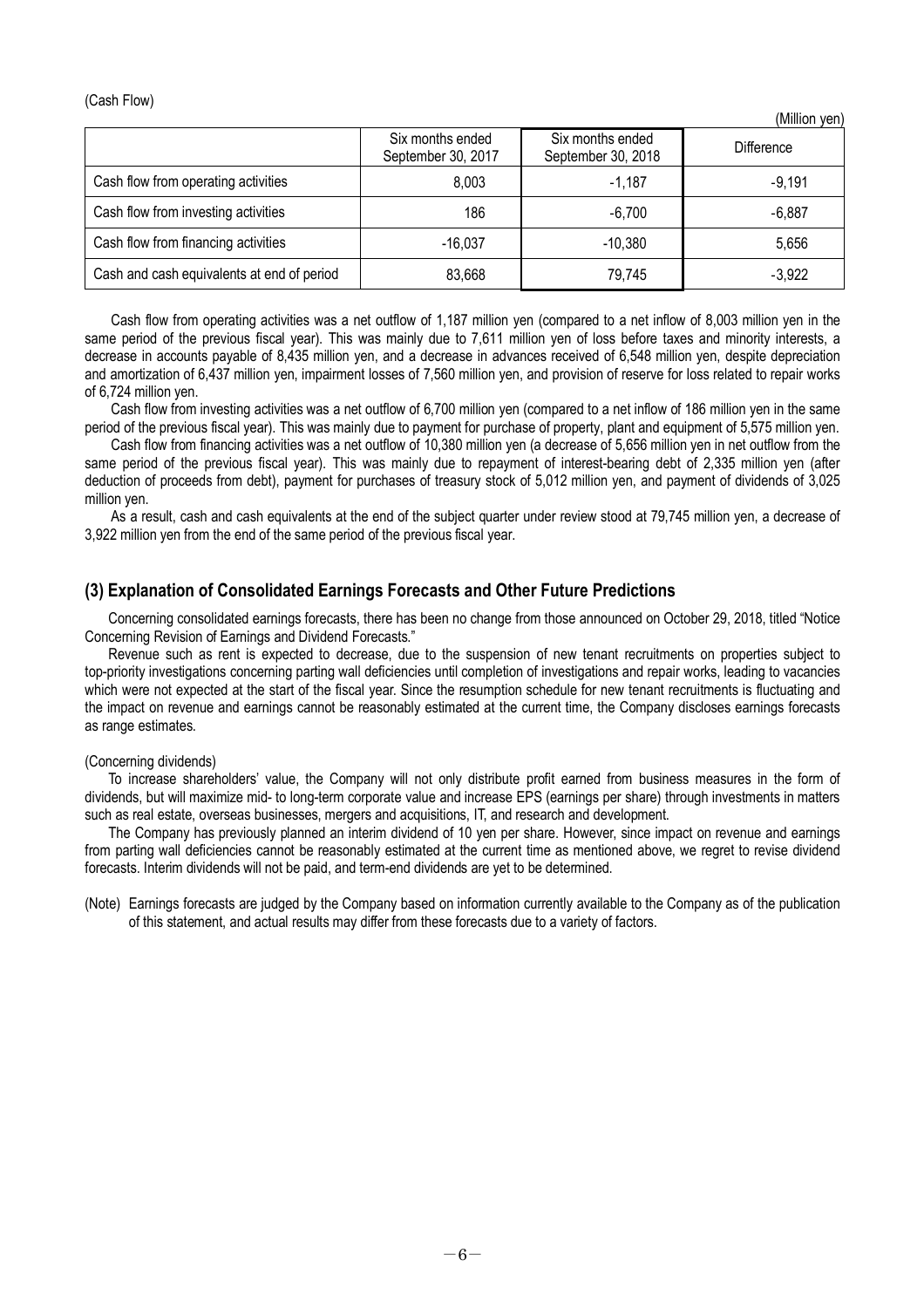# **2. Consolidated Financial Statements**

# **(1) Consolidated Balance Sheets**

| (Million yen)                              |                    |                |  |  |
|--------------------------------------------|--------------------|----------------|--|--|
|                                            | September 30, 2018 | March 31, 2018 |  |  |
| <assets></assets>                          |                    |                |  |  |
| <b>Current assets</b>                      |                    |                |  |  |
| Cash and cash equivalents                  | 87,894             | 106,543        |  |  |
| Trade receivables                          | 6,233              | 7,626          |  |  |
| Accounts receivable for completed projects | 1,540              | 1,957          |  |  |
| Operating loans                            | 331                | 389            |  |  |
| Real estate for sale                       | 983                | 952            |  |  |
| Real estate for sale in progress           | 4,715              | 2,571          |  |  |
| Payment for construction in progress       | 503                | 458            |  |  |
| Prepaid expenses                           | 3,566              | 3,544          |  |  |
| <b>Others</b>                              | 5,457              | 6,268          |  |  |
| Allowance for doubtful accounts            | $-153$             | $-145$         |  |  |
| <b>Total current assets</b>                | 111,074            | 130,167        |  |  |
| <b>Non-current assets</b>                  |                    |                |  |  |
| Property, plant, and equipment             |                    |                |  |  |
| Buildings and structures (net)             | 43,341             | 42,705         |  |  |
| Machinery, equipment, and vehicles (net)   | 11,935             | 12,547         |  |  |
| Land                                       | 56,839             | 63,638         |  |  |
| Leased assets (net)                        | 13,837             | 16,028         |  |  |
| Construction in progress                   | 2,806              | 5,208          |  |  |
| Others (net)                               | 6,124              | 3,215          |  |  |
| Total property, plant, and equipment       | 134,883            | 143,344        |  |  |
| Intangible fixed assets                    |                    |                |  |  |
| Goodwill                                   | 2,604              | 2,886          |  |  |
| <b>Others</b>                              | 7,854              | 8,102          |  |  |
| Total intangible fixed assets              | 10,458             | 10,988         |  |  |
| Investments and other assets               |                    |                |  |  |
| Investment securities                      | 17,669             | 17,999         |  |  |
| <b>Bad debts</b>                           | 1,279              | 1,264          |  |  |
| Long-term prepaid expenses                 | 3,562              | 3,831          |  |  |
| Deferred tax assets                        | 29,014             | 26,639         |  |  |
| Others                                     | 4,803              | 4,483          |  |  |
| Allowance for doubtful accounts            | $-2,105$           | $-2,023$       |  |  |
| Total investments and other assets         | 54,222             | 52,194         |  |  |
| <b>Total non-current assets</b>            | 199,564            | 206,527        |  |  |
| <b>Deferred assets</b>                     | 383                | 440            |  |  |
| <b>Total assets</b>                        | 311,022            | 337,134        |  |  |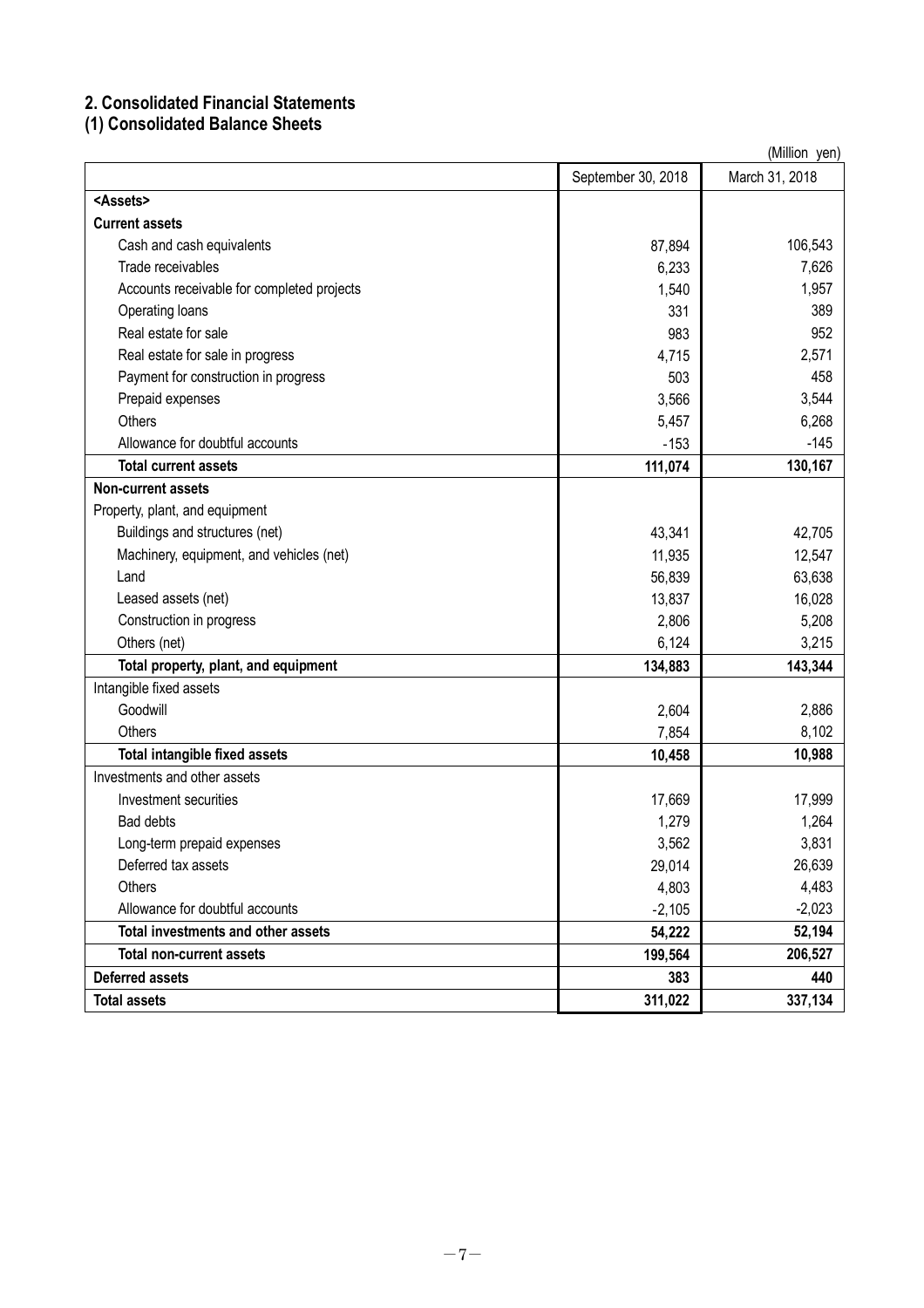| (Million yen)                                               |                    |                |  |  |  |
|-------------------------------------------------------------|--------------------|----------------|--|--|--|
|                                                             | September 30, 2018 | March 31, 2018 |  |  |  |
| <liabilities></liabilities>                                 |                    |                |  |  |  |
| <b>Current liabilities</b>                                  |                    |                |  |  |  |
| Electronically recorded obligations -operating              | 894                | 1,451          |  |  |  |
| Accounts payable                                            | 3,481              | 4,245          |  |  |  |
| Accounts payable for completed projects                     | 4,850              | 7,832          |  |  |  |
| Short-term borrowings                                       | 5,834              | 2,964          |  |  |  |
| Bonds due within one year                                   | 3,966              | 3,966          |  |  |  |
| Lease obligations                                           | 5,660              | 5,960          |  |  |  |
| Accounts payable -other                                     | 14,671             | 22,337         |  |  |  |
| Accrued income taxes                                        | 1,037              | 942            |  |  |  |
| Advances received                                           | 35,309             | 39,964         |  |  |  |
| Customer advances for projects in progress                  | 4,414              | 4,592          |  |  |  |
| Provision for bonuses                                       | 3,151              |                |  |  |  |
| Reserve for warranty obligations on completed projects      | 323                | 389            |  |  |  |
| Reserve for fulfillment of guarantees                       | 1,116              | 1,158          |  |  |  |
| Reserve for loss related to repair works                    | 6,724              |                |  |  |  |
| Others                                                      | 3,859              | 4,407          |  |  |  |
| <b>Total current liabilities</b>                            | 95,296             | 100,212        |  |  |  |
| <b>Non-current liabilities</b>                              |                    |                |  |  |  |
| <b>Bonds</b>                                                | 10,086             | 12,069         |  |  |  |
| Long-term debt                                              | 16,254             | 16,643         |  |  |  |
| Lease obligations                                           | 10,506             | 12,226         |  |  |  |
| Long-term advances received                                 | 13,959             | 15,853         |  |  |  |
| Lease/guarantee deposits received                           | 6,737              | 6,989          |  |  |  |
| Provision for Directors' bonuses                            | 15                 | 10             |  |  |  |
| Reserve for apartment vacancy loss                          | 3,044              | 3,044          |  |  |  |
| Liability for retirement benefit                            | 7,676              | 7,338          |  |  |  |
| Others                                                      | 3,066              | 3,308          |  |  |  |
| <b>Total non-current liabilities</b>                        | 71,346             | 77,483         |  |  |  |
| <b>Total liabilities</b>                                    | 166,642            | 177,696        |  |  |  |
| <net assets=""></net>                                       |                    |                |  |  |  |
| Shareholders' equity                                        |                    |                |  |  |  |
| Common stock                                                | 75,282             | 75,282         |  |  |  |
| Capital surplus                                             | 45,235             | 45,235         |  |  |  |
| Retained earnings                                           | 28,994             | 37,839         |  |  |  |
| Treasury stock                                              | $-5,442$           | $-430$         |  |  |  |
| Total shareholders' equity                                  | 144,069            | 157,926        |  |  |  |
| Accumulated other comprehensive income                      |                    |                |  |  |  |
| Net unrealized gains on "other securities"                  | 567                | 586            |  |  |  |
| Foreign currency translation adjustments                    | $-414$             | 872            |  |  |  |
| Remeasurements of defined benefit plans                     | $-259$             | $-341$         |  |  |  |
| Total accumulated other comprehensive income                | $-106$             | 1,117          |  |  |  |
| Share subscription rights                                   | 347                | 284            |  |  |  |
| <b>Non-controlling interests</b><br><b>Total net assets</b> | 71                 | 109            |  |  |  |
|                                                             | 144,380            | 159,438        |  |  |  |
| Total liabilities and net assets                            | 311,022            | 337,134        |  |  |  |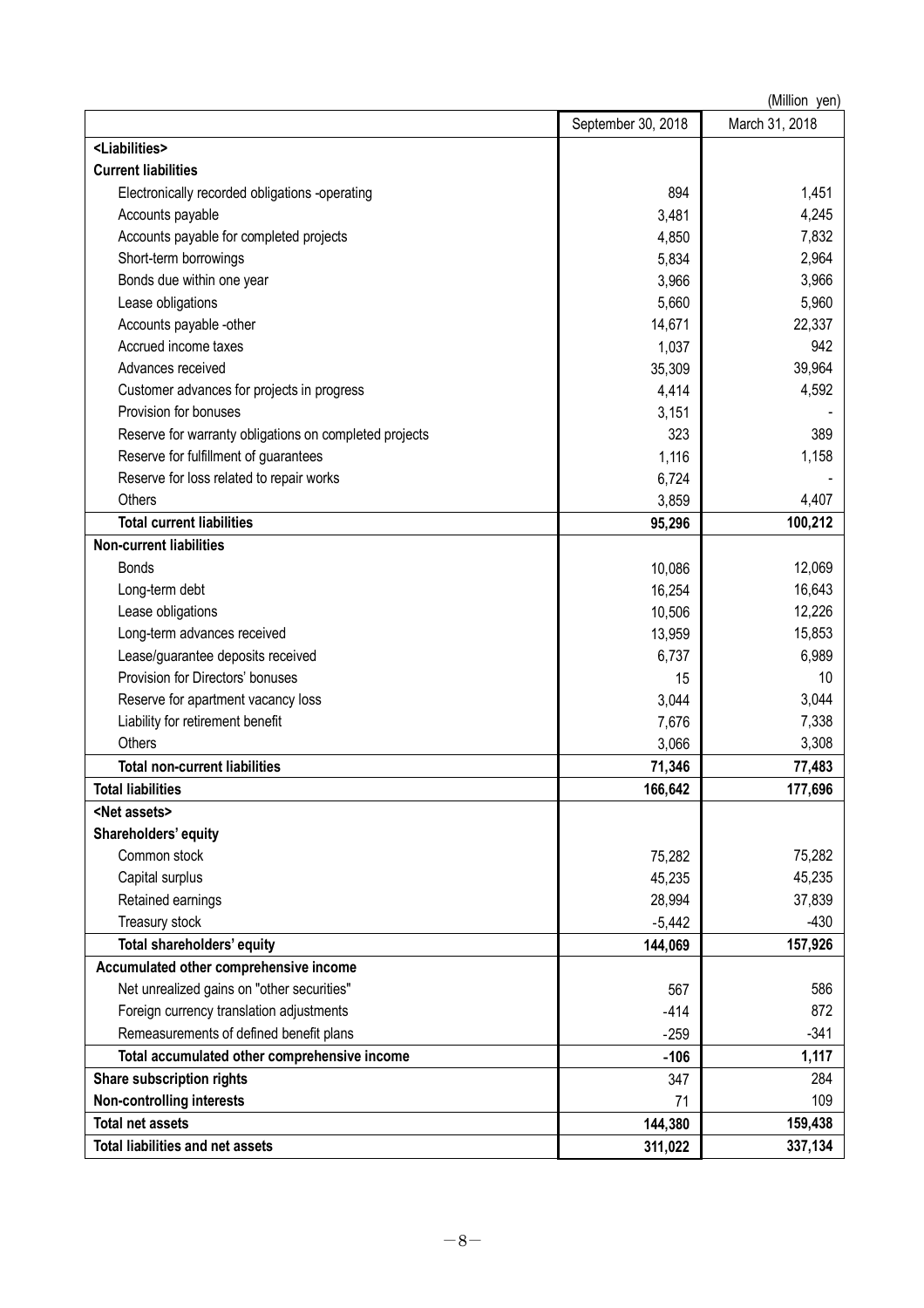# **(2) Consolidated Statements of Operations and Consolidated Statements of Comprehensive Income**

# **Consolidated Statements of Operations**

|                                                              | (Million yen)       |                     |  |  |
|--------------------------------------------------------------|---------------------|---------------------|--|--|
|                                                              | Six months ended    | Six months ended    |  |  |
|                                                              | September 30, 2018  | September 30, 2017  |  |  |
| <b>Net sales</b>                                             | (Apr 2018-Sep 2018) | (Apr 2017-Sep 2017) |  |  |
|                                                              | 255,479             | 258,740             |  |  |
| <b>Cost of sales</b>                                         | 210,891             | 209,315             |  |  |
| <b>Gross profit</b>                                          | 44,588              | 49,424              |  |  |
| Selling, general and administrative expense                  | 37,395              | 35,437              |  |  |
| <b>Operating profit</b>                                      | 7,192               | 13,987              |  |  |
| Non-operating income                                         |                     |                     |  |  |
| Interest income                                              | 46                  | 52                  |  |  |
| Dividend income                                              | 76                  | 79                  |  |  |
| Valuation gains of investment securities                     | 108                 | 115                 |  |  |
| Foreign exchange gains                                       | 237                 | 53                  |  |  |
| Other                                                        | 89                  | 90                  |  |  |
| <b>Total non-operating income</b>                            | 559                 | 391                 |  |  |
| <b>Non-operating expenses</b>                                |                     |                     |  |  |
| Interest expenses                                            | 385                 | 384                 |  |  |
| Bond issuance fee                                            | 98                  | 108                 |  |  |
| Other                                                        | 108                 | 58                  |  |  |
| <b>Total non-operating expenses</b>                          | 592                 | 551                 |  |  |
| <b>Recurring profit</b>                                      | 7,159               | 13,827              |  |  |
| <b>Extraordinary income</b>                                  |                     |                     |  |  |
| Gain on sales of property, plant and equipment               | 2                   | 26                  |  |  |
| <b>Total extraordinary income</b>                            | $\overline{2}$      | 26                  |  |  |
| <b>Extraordinary losses</b>                                  |                     |                     |  |  |
| Loss on sale of property, plant and equipment                |                     | 0                   |  |  |
| Loss on retirement of property, plant and equipment          | 67                  | 47                  |  |  |
| Impairment loss                                              | 7,560               | 7,417               |  |  |
| Loss on cancellations                                        |                     | 69                  |  |  |
| Provision of reserve for loss related to repair works        | 6,724               |                     |  |  |
| Loss related to repair works                                 | 421                 |                     |  |  |
| <b>Total extraordinary losses</b>                            | 14,773              | 7,535               |  |  |
| Income (loss) before taxes and other adjustments             | $-7,611$            | 6,319               |  |  |
| Income taxes                                                 | $-1,761$            | $-3,174$            |  |  |
| Net income (loss)                                            | $-5,849$            | 9,493               |  |  |
| Net income (loss) attributable to non-controlling interests  | $-30$               | 5                   |  |  |
| Net income (loss) attributable to shareholders of the parent | $-5,819$            | 9,488               |  |  |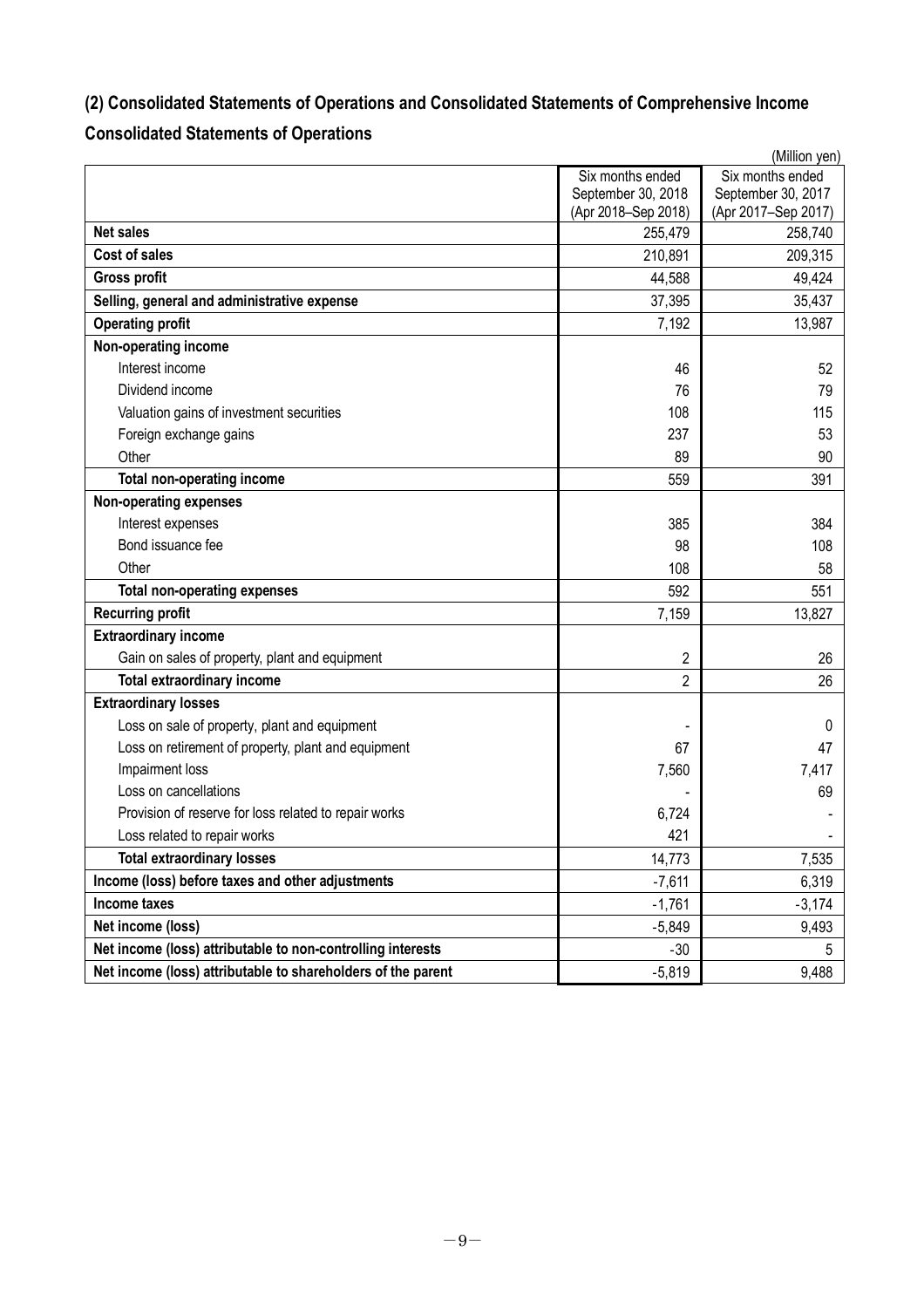# **Consolidated Statements of Comprehensive Income**

|                                                                     |                                                               | (Million yen)                                                 |
|---------------------------------------------------------------------|---------------------------------------------------------------|---------------------------------------------------------------|
|                                                                     | Six months ended<br>September 30, 2018<br>(Apr 2018-Sep 2018) | Six months ended<br>September 30, 2017<br>(Apr 2017-Sep 2017) |
| Net income (loss)                                                   | $-5,849$                                                      | 9,493                                                         |
| Other comprehensive income                                          |                                                               |                                                               |
| Net unrealized gains on "other securities"                          | $-19$                                                         | 363                                                           |
| Foreign currency translation adjustments                            | $-1,282$                                                      | $-1,787$                                                      |
| Remeasurements of defined benefit plans                             | 82                                                            | 294                                                           |
| Share of other comprehensive income of entities using equity method | -4                                                            |                                                               |
| Total other comprehensive income                                    | $-1,225$                                                      | $-1,127$                                                      |
| <b>Comprehensive income</b>                                         | $-7,075$                                                      | 8,365                                                         |
| (Breakdown)                                                         |                                                               |                                                               |
| Comprehensive income attributable to shareholders of the parent     | $-7,044$                                                      | 8,360                                                         |
| Comprehensive income attributable to non-controlling interests      | $-30$                                                         |                                                               |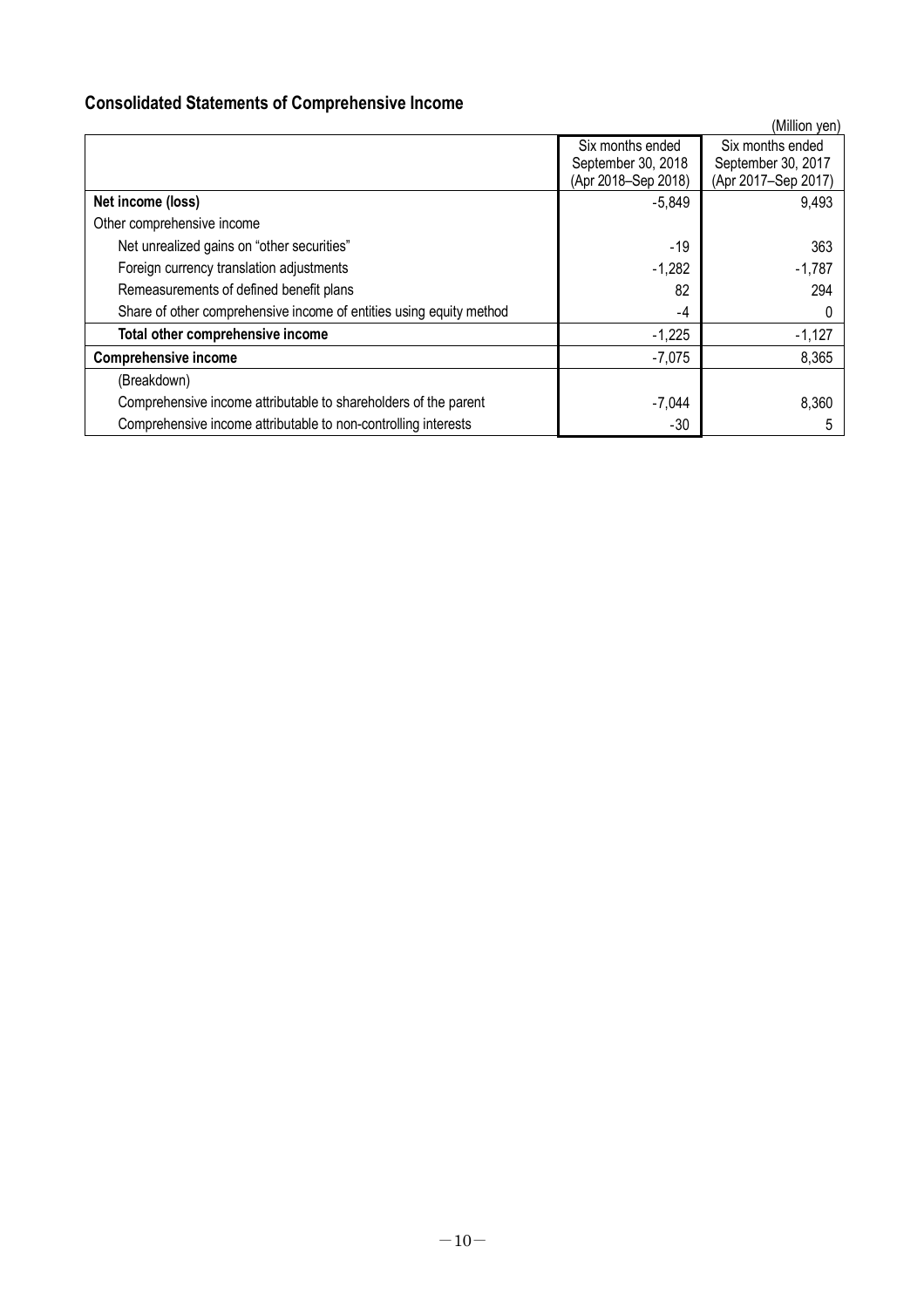# **(3) Consolidated Cash Flow**

| Six months ended<br>Six months ended<br>September 30, 2018<br>September 30, 2017<br>(Apr 2018-Sep 2018)<br>(Apr 2017-Sep 2017)<br>Cash flows from operating activities<br>6,319<br>Income before taxes and minority interests<br>$-7,611$<br>6,437<br>5,551<br>Depreciation<br>Impairment loss<br>7,560<br>7,417<br>421<br>Loss related to repair works<br>280<br>257<br>Amortization of goodwill<br>$-38$<br>$-40$<br>Increase (decrease) in reserve for doubtful accounts<br>$-594$<br>Increase (decrease) in reserve for apartment vacancy loss<br>Increase (decrease) in reserve for loss related to repair works<br>6,724<br>Interest and dividend income<br>$-131$<br>$-123$<br>385<br>384<br>Interest expense<br>$-237$<br>Foreign exchange loss (gain)<br>$-53$<br>$-0$<br>Equity in losses (earnings) of affiliated companies<br>1<br>$-2$<br>$-26$<br>Loss (gain) on sale of property, plant and equipment<br>47<br>67<br>Loss (gain) on retirement of property, plant and equipment<br>$-108$<br>Loss (gain) on evaluation of investment securities<br>$-115$<br>2,073<br>1,563<br>Decrease (increase) in accounts receivable<br>Decrease (increase) in real estate for sale<br>$-2,175$<br>$-3,547$<br>$-45$<br>119<br>Decrease (increase) in payment for construction in progress<br>244<br>Decrease (increase) in long-term prepaid expenses<br>169<br>Increase (decrease) in accounts payable<br>$-8,435$<br>$-4,795$<br>$-177$<br>Increase (decrease) in customer advances for projects in progress<br>8<br>Increase (decrease) in advances received<br>$-6,548$<br>$-4,542$<br>Increase (decrease) in guarantee deposits received<br>$-165$<br>$-150$<br>273<br>Increase (decrease) in accrued consumption taxes<br>$-727$<br>Other<br>1,983<br>1,737<br>9,851<br>Total<br>$-219$<br>Interest and dividends received<br>301<br>273<br>Interest paid<br>$-351$<br>$-368$<br>Expenses related to repair works paid<br>$-165$<br>Income taxes paid<br>$-752$<br>$-1,752$<br>Net cash provided by (used in) operating activities<br>$-1,187$<br>8,003<br>Payment for purchase of property, plant and equipment<br>$-3,273$<br>$-5,575$<br>4,616<br>Proceeds from sale of property, plant and equipment<br>4<br>Payment for purchase of intangible assets<br>$-377$<br>$-619$<br>Payment for purchase of investment securities<br>$-134$<br>$-132$<br>Proceeds from sale of investment securities<br>14<br>17<br>Payment for loans<br>$-1$<br>-5<br>Proceeds from collection of loans<br>6<br>6<br>$-393$<br>$-664$<br>Other<br>$-6,700$<br>Net cash provided by (used in) investing activities<br>186 |                                      | (Million yen) |
|--------------------------------------------------------------------------------------------------------------------------------------------------------------------------------------------------------------------------------------------------------------------------------------------------------------------------------------------------------------------------------------------------------------------------------------------------------------------------------------------------------------------------------------------------------------------------------------------------------------------------------------------------------------------------------------------------------------------------------------------------------------------------------------------------------------------------------------------------------------------------------------------------------------------------------------------------------------------------------------------------------------------------------------------------------------------------------------------------------------------------------------------------------------------------------------------------------------------------------------------------------------------------------------------------------------------------------------------------------------------------------------------------------------------------------------------------------------------------------------------------------------------------------------------------------------------------------------------------------------------------------------------------------------------------------------------------------------------------------------------------------------------------------------------------------------------------------------------------------------------------------------------------------------------------------------------------------------------------------------------------------------------------------------------------------------------------------------------------------------------------------------------------------------------------------------------------------------------------------------------------------------------------------------------------------------------------------------------------------------------------------------------------------------------------------------------------------------------------------------------------------------------------------------------------------------------------------------------------------------------|--------------------------------------|---------------|
|                                                                                                                                                                                                                                                                                                                                                                                                                                                                                                                                                                                                                                                                                                                                                                                                                                                                                                                                                                                                                                                                                                                                                                                                                                                                                                                                                                                                                                                                                                                                                                                                                                                                                                                                                                                                                                                                                                                                                                                                                                                                                                                                                                                                                                                                                                                                                                                                                                                                                                                                                                                                                    |                                      |               |
|                                                                                                                                                                                                                                                                                                                                                                                                                                                                                                                                                                                                                                                                                                                                                                                                                                                                                                                                                                                                                                                                                                                                                                                                                                                                                                                                                                                                                                                                                                                                                                                                                                                                                                                                                                                                                                                                                                                                                                                                                                                                                                                                                                                                                                                                                                                                                                                                                                                                                                                                                                                                                    |                                      |               |
|                                                                                                                                                                                                                                                                                                                                                                                                                                                                                                                                                                                                                                                                                                                                                                                                                                                                                                                                                                                                                                                                                                                                                                                                                                                                                                                                                                                                                                                                                                                                                                                                                                                                                                                                                                                                                                                                                                                                                                                                                                                                                                                                                                                                                                                                                                                                                                                                                                                                                                                                                                                                                    |                                      |               |
|                                                                                                                                                                                                                                                                                                                                                                                                                                                                                                                                                                                                                                                                                                                                                                                                                                                                                                                                                                                                                                                                                                                                                                                                                                                                                                                                                                                                                                                                                                                                                                                                                                                                                                                                                                                                                                                                                                                                                                                                                                                                                                                                                                                                                                                                                                                                                                                                                                                                                                                                                                                                                    |                                      |               |
|                                                                                                                                                                                                                                                                                                                                                                                                                                                                                                                                                                                                                                                                                                                                                                                                                                                                                                                                                                                                                                                                                                                                                                                                                                                                                                                                                                                                                                                                                                                                                                                                                                                                                                                                                                                                                                                                                                                                                                                                                                                                                                                                                                                                                                                                                                                                                                                                                                                                                                                                                                                                                    |                                      |               |
|                                                                                                                                                                                                                                                                                                                                                                                                                                                                                                                                                                                                                                                                                                                                                                                                                                                                                                                                                                                                                                                                                                                                                                                                                                                                                                                                                                                                                                                                                                                                                                                                                                                                                                                                                                                                                                                                                                                                                                                                                                                                                                                                                                                                                                                                                                                                                                                                                                                                                                                                                                                                                    |                                      |               |
|                                                                                                                                                                                                                                                                                                                                                                                                                                                                                                                                                                                                                                                                                                                                                                                                                                                                                                                                                                                                                                                                                                                                                                                                                                                                                                                                                                                                                                                                                                                                                                                                                                                                                                                                                                                                                                                                                                                                                                                                                                                                                                                                                                                                                                                                                                                                                                                                                                                                                                                                                                                                                    |                                      |               |
|                                                                                                                                                                                                                                                                                                                                                                                                                                                                                                                                                                                                                                                                                                                                                                                                                                                                                                                                                                                                                                                                                                                                                                                                                                                                                                                                                                                                                                                                                                                                                                                                                                                                                                                                                                                                                                                                                                                                                                                                                                                                                                                                                                                                                                                                                                                                                                                                                                                                                                                                                                                                                    |                                      |               |
|                                                                                                                                                                                                                                                                                                                                                                                                                                                                                                                                                                                                                                                                                                                                                                                                                                                                                                                                                                                                                                                                                                                                                                                                                                                                                                                                                                                                                                                                                                                                                                                                                                                                                                                                                                                                                                                                                                                                                                                                                                                                                                                                                                                                                                                                                                                                                                                                                                                                                                                                                                                                                    |                                      |               |
|                                                                                                                                                                                                                                                                                                                                                                                                                                                                                                                                                                                                                                                                                                                                                                                                                                                                                                                                                                                                                                                                                                                                                                                                                                                                                                                                                                                                                                                                                                                                                                                                                                                                                                                                                                                                                                                                                                                                                                                                                                                                                                                                                                                                                                                                                                                                                                                                                                                                                                                                                                                                                    |                                      |               |
|                                                                                                                                                                                                                                                                                                                                                                                                                                                                                                                                                                                                                                                                                                                                                                                                                                                                                                                                                                                                                                                                                                                                                                                                                                                                                                                                                                                                                                                                                                                                                                                                                                                                                                                                                                                                                                                                                                                                                                                                                                                                                                                                                                                                                                                                                                                                                                                                                                                                                                                                                                                                                    |                                      |               |
|                                                                                                                                                                                                                                                                                                                                                                                                                                                                                                                                                                                                                                                                                                                                                                                                                                                                                                                                                                                                                                                                                                                                                                                                                                                                                                                                                                                                                                                                                                                                                                                                                                                                                                                                                                                                                                                                                                                                                                                                                                                                                                                                                                                                                                                                                                                                                                                                                                                                                                                                                                                                                    |                                      |               |
|                                                                                                                                                                                                                                                                                                                                                                                                                                                                                                                                                                                                                                                                                                                                                                                                                                                                                                                                                                                                                                                                                                                                                                                                                                                                                                                                                                                                                                                                                                                                                                                                                                                                                                                                                                                                                                                                                                                                                                                                                                                                                                                                                                                                                                                                                                                                                                                                                                                                                                                                                                                                                    |                                      |               |
|                                                                                                                                                                                                                                                                                                                                                                                                                                                                                                                                                                                                                                                                                                                                                                                                                                                                                                                                                                                                                                                                                                                                                                                                                                                                                                                                                                                                                                                                                                                                                                                                                                                                                                                                                                                                                                                                                                                                                                                                                                                                                                                                                                                                                                                                                                                                                                                                                                                                                                                                                                                                                    |                                      |               |
|                                                                                                                                                                                                                                                                                                                                                                                                                                                                                                                                                                                                                                                                                                                                                                                                                                                                                                                                                                                                                                                                                                                                                                                                                                                                                                                                                                                                                                                                                                                                                                                                                                                                                                                                                                                                                                                                                                                                                                                                                                                                                                                                                                                                                                                                                                                                                                                                                                                                                                                                                                                                                    |                                      |               |
|                                                                                                                                                                                                                                                                                                                                                                                                                                                                                                                                                                                                                                                                                                                                                                                                                                                                                                                                                                                                                                                                                                                                                                                                                                                                                                                                                                                                                                                                                                                                                                                                                                                                                                                                                                                                                                                                                                                                                                                                                                                                                                                                                                                                                                                                                                                                                                                                                                                                                                                                                                                                                    |                                      |               |
|                                                                                                                                                                                                                                                                                                                                                                                                                                                                                                                                                                                                                                                                                                                                                                                                                                                                                                                                                                                                                                                                                                                                                                                                                                                                                                                                                                                                                                                                                                                                                                                                                                                                                                                                                                                                                                                                                                                                                                                                                                                                                                                                                                                                                                                                                                                                                                                                                                                                                                                                                                                                                    |                                      |               |
|                                                                                                                                                                                                                                                                                                                                                                                                                                                                                                                                                                                                                                                                                                                                                                                                                                                                                                                                                                                                                                                                                                                                                                                                                                                                                                                                                                                                                                                                                                                                                                                                                                                                                                                                                                                                                                                                                                                                                                                                                                                                                                                                                                                                                                                                                                                                                                                                                                                                                                                                                                                                                    |                                      |               |
|                                                                                                                                                                                                                                                                                                                                                                                                                                                                                                                                                                                                                                                                                                                                                                                                                                                                                                                                                                                                                                                                                                                                                                                                                                                                                                                                                                                                                                                                                                                                                                                                                                                                                                                                                                                                                                                                                                                                                                                                                                                                                                                                                                                                                                                                                                                                                                                                                                                                                                                                                                                                                    |                                      |               |
|                                                                                                                                                                                                                                                                                                                                                                                                                                                                                                                                                                                                                                                                                                                                                                                                                                                                                                                                                                                                                                                                                                                                                                                                                                                                                                                                                                                                                                                                                                                                                                                                                                                                                                                                                                                                                                                                                                                                                                                                                                                                                                                                                                                                                                                                                                                                                                                                                                                                                                                                                                                                                    |                                      |               |
|                                                                                                                                                                                                                                                                                                                                                                                                                                                                                                                                                                                                                                                                                                                                                                                                                                                                                                                                                                                                                                                                                                                                                                                                                                                                                                                                                                                                                                                                                                                                                                                                                                                                                                                                                                                                                                                                                                                                                                                                                                                                                                                                                                                                                                                                                                                                                                                                                                                                                                                                                                                                                    |                                      |               |
|                                                                                                                                                                                                                                                                                                                                                                                                                                                                                                                                                                                                                                                                                                                                                                                                                                                                                                                                                                                                                                                                                                                                                                                                                                                                                                                                                                                                                                                                                                                                                                                                                                                                                                                                                                                                                                                                                                                                                                                                                                                                                                                                                                                                                                                                                                                                                                                                                                                                                                                                                                                                                    |                                      |               |
|                                                                                                                                                                                                                                                                                                                                                                                                                                                                                                                                                                                                                                                                                                                                                                                                                                                                                                                                                                                                                                                                                                                                                                                                                                                                                                                                                                                                                                                                                                                                                                                                                                                                                                                                                                                                                                                                                                                                                                                                                                                                                                                                                                                                                                                                                                                                                                                                                                                                                                                                                                                                                    |                                      |               |
|                                                                                                                                                                                                                                                                                                                                                                                                                                                                                                                                                                                                                                                                                                                                                                                                                                                                                                                                                                                                                                                                                                                                                                                                                                                                                                                                                                                                                                                                                                                                                                                                                                                                                                                                                                                                                                                                                                                                                                                                                                                                                                                                                                                                                                                                                                                                                                                                                                                                                                                                                                                                                    |                                      |               |
|                                                                                                                                                                                                                                                                                                                                                                                                                                                                                                                                                                                                                                                                                                                                                                                                                                                                                                                                                                                                                                                                                                                                                                                                                                                                                                                                                                                                                                                                                                                                                                                                                                                                                                                                                                                                                                                                                                                                                                                                                                                                                                                                                                                                                                                                                                                                                                                                                                                                                                                                                                                                                    |                                      |               |
|                                                                                                                                                                                                                                                                                                                                                                                                                                                                                                                                                                                                                                                                                                                                                                                                                                                                                                                                                                                                                                                                                                                                                                                                                                                                                                                                                                                                                                                                                                                                                                                                                                                                                                                                                                                                                                                                                                                                                                                                                                                                                                                                                                                                                                                                                                                                                                                                                                                                                                                                                                                                                    |                                      |               |
|                                                                                                                                                                                                                                                                                                                                                                                                                                                                                                                                                                                                                                                                                                                                                                                                                                                                                                                                                                                                                                                                                                                                                                                                                                                                                                                                                                                                                                                                                                                                                                                                                                                                                                                                                                                                                                                                                                                                                                                                                                                                                                                                                                                                                                                                                                                                                                                                                                                                                                                                                                                                                    |                                      |               |
|                                                                                                                                                                                                                                                                                                                                                                                                                                                                                                                                                                                                                                                                                                                                                                                                                                                                                                                                                                                                                                                                                                                                                                                                                                                                                                                                                                                                                                                                                                                                                                                                                                                                                                                                                                                                                                                                                                                                                                                                                                                                                                                                                                                                                                                                                                                                                                                                                                                                                                                                                                                                                    |                                      |               |
|                                                                                                                                                                                                                                                                                                                                                                                                                                                                                                                                                                                                                                                                                                                                                                                                                                                                                                                                                                                                                                                                                                                                                                                                                                                                                                                                                                                                                                                                                                                                                                                                                                                                                                                                                                                                                                                                                                                                                                                                                                                                                                                                                                                                                                                                                                                                                                                                                                                                                                                                                                                                                    |                                      |               |
|                                                                                                                                                                                                                                                                                                                                                                                                                                                                                                                                                                                                                                                                                                                                                                                                                                                                                                                                                                                                                                                                                                                                                                                                                                                                                                                                                                                                                                                                                                                                                                                                                                                                                                                                                                                                                                                                                                                                                                                                                                                                                                                                                                                                                                                                                                                                                                                                                                                                                                                                                                                                                    |                                      |               |
|                                                                                                                                                                                                                                                                                                                                                                                                                                                                                                                                                                                                                                                                                                                                                                                                                                                                                                                                                                                                                                                                                                                                                                                                                                                                                                                                                                                                                                                                                                                                                                                                                                                                                                                                                                                                                                                                                                                                                                                                                                                                                                                                                                                                                                                                                                                                                                                                                                                                                                                                                                                                                    |                                      |               |
|                                                                                                                                                                                                                                                                                                                                                                                                                                                                                                                                                                                                                                                                                                                                                                                                                                                                                                                                                                                                                                                                                                                                                                                                                                                                                                                                                                                                                                                                                                                                                                                                                                                                                                                                                                                                                                                                                                                                                                                                                                                                                                                                                                                                                                                                                                                                                                                                                                                                                                                                                                                                                    |                                      |               |
|                                                                                                                                                                                                                                                                                                                                                                                                                                                                                                                                                                                                                                                                                                                                                                                                                                                                                                                                                                                                                                                                                                                                                                                                                                                                                                                                                                                                                                                                                                                                                                                                                                                                                                                                                                                                                                                                                                                                                                                                                                                                                                                                                                                                                                                                                                                                                                                                                                                                                                                                                                                                                    |                                      |               |
|                                                                                                                                                                                                                                                                                                                                                                                                                                                                                                                                                                                                                                                                                                                                                                                                                                                                                                                                                                                                                                                                                                                                                                                                                                                                                                                                                                                                                                                                                                                                                                                                                                                                                                                                                                                                                                                                                                                                                                                                                                                                                                                                                                                                                                                                                                                                                                                                                                                                                                                                                                                                                    |                                      |               |
|                                                                                                                                                                                                                                                                                                                                                                                                                                                                                                                                                                                                                                                                                                                                                                                                                                                                                                                                                                                                                                                                                                                                                                                                                                                                                                                                                                                                                                                                                                                                                                                                                                                                                                                                                                                                                                                                                                                                                                                                                                                                                                                                                                                                                                                                                                                                                                                                                                                                                                                                                                                                                    | Cash flows from investing activities |               |
|                                                                                                                                                                                                                                                                                                                                                                                                                                                                                                                                                                                                                                                                                                                                                                                                                                                                                                                                                                                                                                                                                                                                                                                                                                                                                                                                                                                                                                                                                                                                                                                                                                                                                                                                                                                                                                                                                                                                                                                                                                                                                                                                                                                                                                                                                                                                                                                                                                                                                                                                                                                                                    |                                      |               |
|                                                                                                                                                                                                                                                                                                                                                                                                                                                                                                                                                                                                                                                                                                                                                                                                                                                                                                                                                                                                                                                                                                                                                                                                                                                                                                                                                                                                                                                                                                                                                                                                                                                                                                                                                                                                                                                                                                                                                                                                                                                                                                                                                                                                                                                                                                                                                                                                                                                                                                                                                                                                                    |                                      |               |
|                                                                                                                                                                                                                                                                                                                                                                                                                                                                                                                                                                                                                                                                                                                                                                                                                                                                                                                                                                                                                                                                                                                                                                                                                                                                                                                                                                                                                                                                                                                                                                                                                                                                                                                                                                                                                                                                                                                                                                                                                                                                                                                                                                                                                                                                                                                                                                                                                                                                                                                                                                                                                    |                                      |               |
|                                                                                                                                                                                                                                                                                                                                                                                                                                                                                                                                                                                                                                                                                                                                                                                                                                                                                                                                                                                                                                                                                                                                                                                                                                                                                                                                                                                                                                                                                                                                                                                                                                                                                                                                                                                                                                                                                                                                                                                                                                                                                                                                                                                                                                                                                                                                                                                                                                                                                                                                                                                                                    |                                      |               |
|                                                                                                                                                                                                                                                                                                                                                                                                                                                                                                                                                                                                                                                                                                                                                                                                                                                                                                                                                                                                                                                                                                                                                                                                                                                                                                                                                                                                                                                                                                                                                                                                                                                                                                                                                                                                                                                                                                                                                                                                                                                                                                                                                                                                                                                                                                                                                                                                                                                                                                                                                                                                                    |                                      |               |
|                                                                                                                                                                                                                                                                                                                                                                                                                                                                                                                                                                                                                                                                                                                                                                                                                                                                                                                                                                                                                                                                                                                                                                                                                                                                                                                                                                                                                                                                                                                                                                                                                                                                                                                                                                                                                                                                                                                                                                                                                                                                                                                                                                                                                                                                                                                                                                                                                                                                                                                                                                                                                    |                                      |               |
|                                                                                                                                                                                                                                                                                                                                                                                                                                                                                                                                                                                                                                                                                                                                                                                                                                                                                                                                                                                                                                                                                                                                                                                                                                                                                                                                                                                                                                                                                                                                                                                                                                                                                                                                                                                                                                                                                                                                                                                                                                                                                                                                                                                                                                                                                                                                                                                                                                                                                                                                                                                                                    |                                      |               |
|                                                                                                                                                                                                                                                                                                                                                                                                                                                                                                                                                                                                                                                                                                                                                                                                                                                                                                                                                                                                                                                                                                                                                                                                                                                                                                                                                                                                                                                                                                                                                                                                                                                                                                                                                                                                                                                                                                                                                                                                                                                                                                                                                                                                                                                                                                                                                                                                                                                                                                                                                                                                                    |                                      |               |
|                                                                                                                                                                                                                                                                                                                                                                                                                                                                                                                                                                                                                                                                                                                                                                                                                                                                                                                                                                                                                                                                                                                                                                                                                                                                                                                                                                                                                                                                                                                                                                                                                                                                                                                                                                                                                                                                                                                                                                                                                                                                                                                                                                                                                                                                                                                                                                                                                                                                                                                                                                                                                    |                                      |               |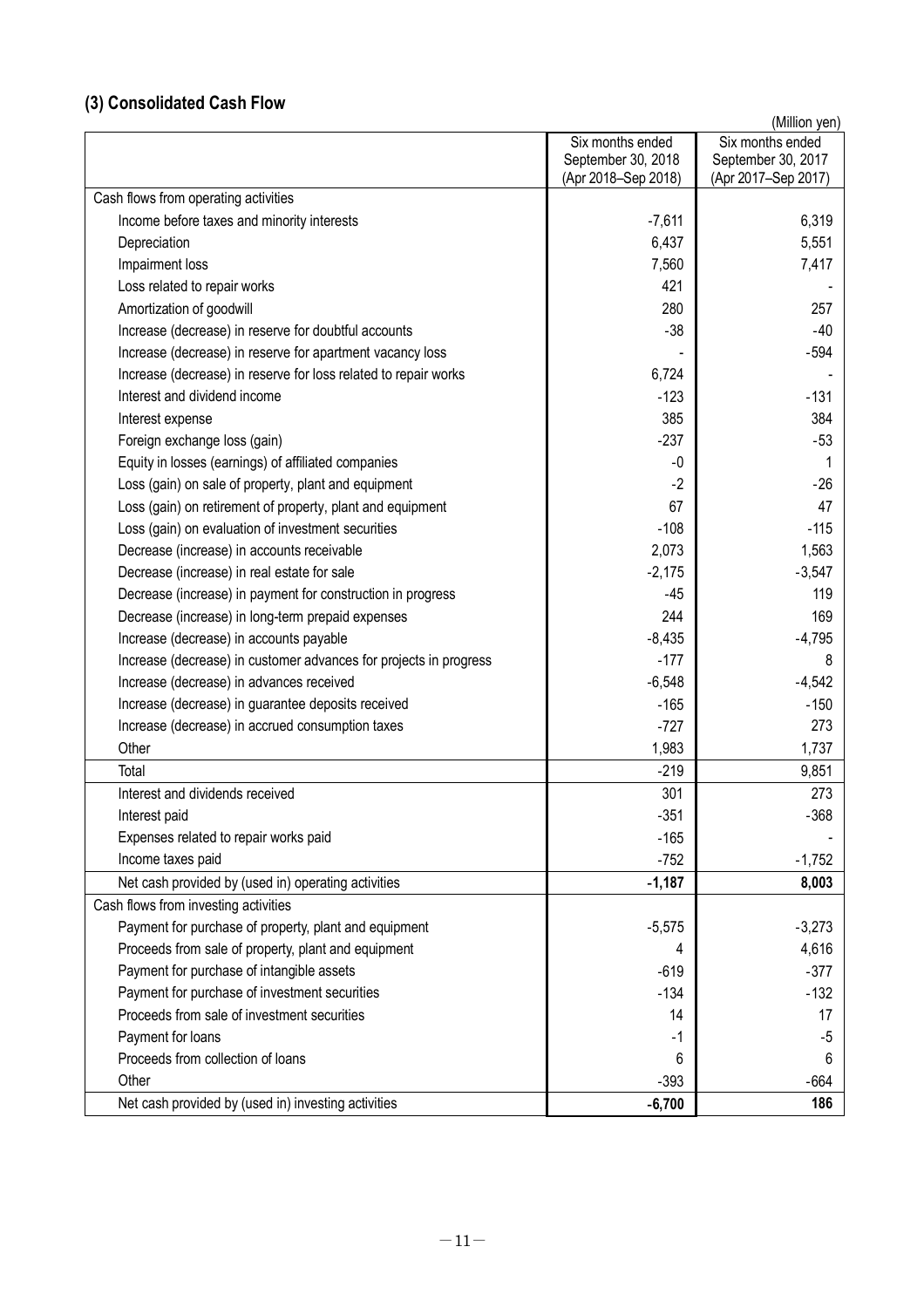(Million yen) Six months ended September 30, 2018 (Apr 2018–Sep 2018) Six months ended September 30, 2017 (Apr 2017–Sep 2017) Cash flows from financing activities Proceeds from short-term borrowings and the state of the state of the state of the state of the state of the state of the state of the state of the state of the state of the state of the state of the state of the state of Repayment of short-term borrowings<br>
Repayment of long-term debt<br>
-588 -924 -924 -588 Repayment of long-term debt -924 -588 Payment for redemption of bonds<br>
Repayment of finance lease obligations<br>
-2.306 -2.306 -2.306 Repayment of finance lease obligations and the control of finance lease obligations of the control of the control of the control of the control of the control of the control of the control of the control of the control of Payment for purchases of treasury stock -5,012 -8,000<br>Dividends paid -3,154 Dividends paid  $-3,025$   $-3,154$ Dividends paid to non-controlling interests<br>
Net cash provided by (used in) investing activities<br>
-16.037 Net cash provided by (used in) investing activities Effect of exchange rate changes on cash and cash equivalents -233 -251 -251 Net increase (decrease) in cash and cash equivalents -18,501 -18,501 -8,098 Cash and cash equivalents at beginning of period **98,246 91,766** Cash and cash equivalents at end of period **79,745 83,668**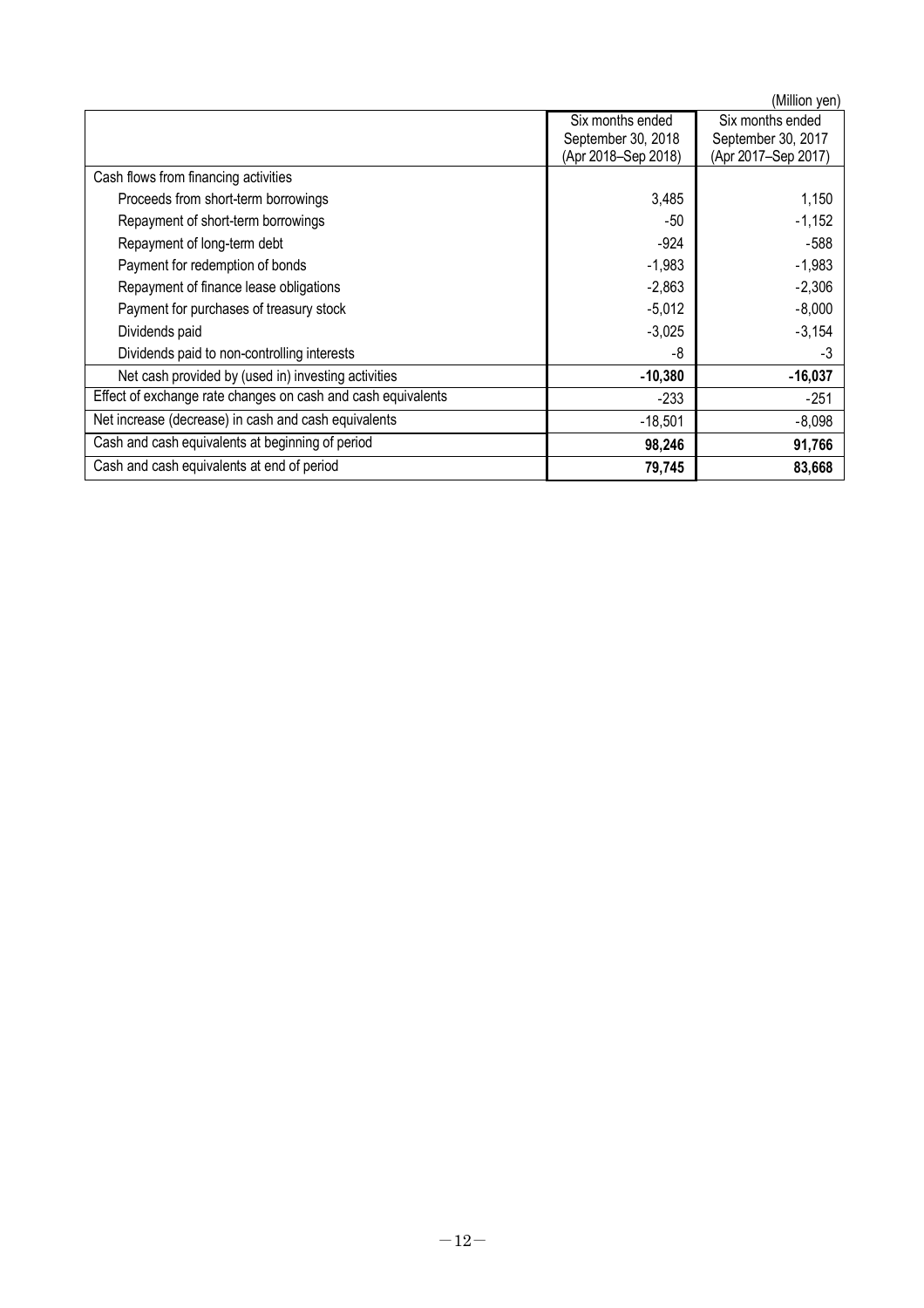## **(4) Notes Regarding Consolidated Financial Statements**

### **(Notes regarding the premise of the Company as a going concern)**

There are no relevant items.

### **(Notes regarding significant changes in shareholders' equity)**

The Group repurchased 8,300,000 shares based on a resolution at the meeting of Board of Directors on May 11, 2018. As a result, treasury stock increased 5,012 million yen during the subject six months, and treasury stock amounted to 5,442 million yen as of the end of the subject quarter.

### **(Application of accounting methods specific to the preparation of quarterly consolidated financial statements)**

Tax expenses are calculated by multiplying net income before income taxes by a reasonably estimated effective tax rate, after applying the tax effect accounting to net income before income taxes for the consolidated fiscal year that includes the first and second quarter. However, a legally designated effective tax rate will be applied if such tax expenses are found to be unreasonable after calculation based on the relevant estimated effective tax rate.

### **(Additional information)**

### **(Application of "Partial Amendments to 'Accounting Standard for Tax Effect Accounting', etc.")**

The Company has applied "Partial Amendments to 'Accounting Standard for Tax Effect Accounting', etc." (ASBJ Statement No. 28, February 16, 2018) as of the beginning of the first quarter. Deferred tax assets are recorded under "Investments and other assets" and deferred tax liabilities are recorded under "Non-current liabilities."

### **(Matters relating to the settlement date of consolidated subsidiaries)**

The former settlement date of Morizou Co., Ltd. was the end of February, and the financial statements as of the said settlement date has been used, with adjustments made regarding important transactions which took place between the end of February and the consolidated settlement date. However, the settlement date has been changed to March 31 as of the subject first quarter.

Due to this change, the seven months between March 1, 2018 and September 30, 2018 has been consolidated and adjusted through the consolidated statements of operations for the subject consolidated period.

### **(Accounting standards for significant reserves)**

Reserve for loss related to repair works

An amount of loss estimated based on ratio of defects, etc. is recorded to prepare for the occurrence of repair works related to parting wall construction deficiencies of properties (apartments) constructed by the Company.